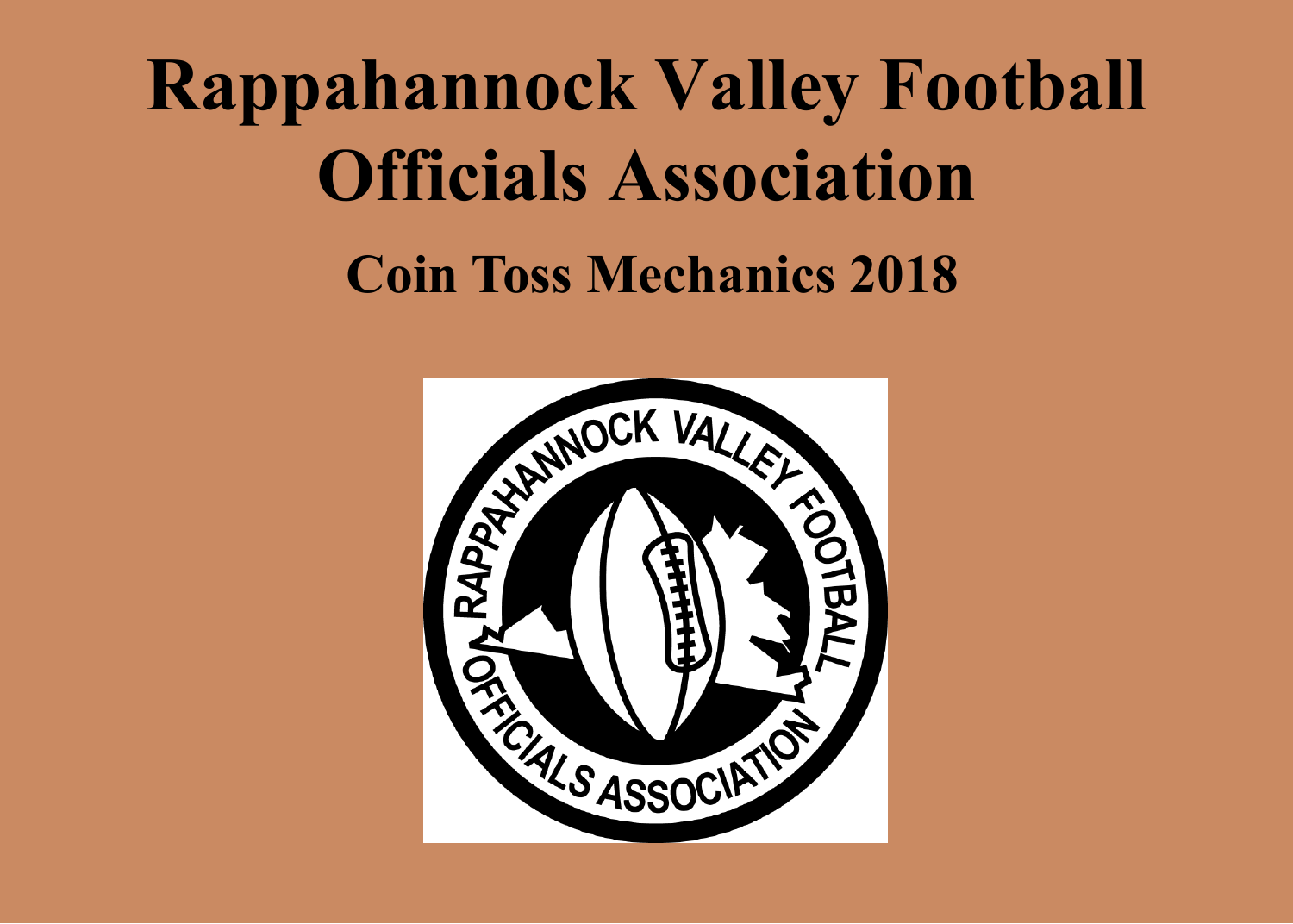

#### **Coin Toss Four Man Mechanics**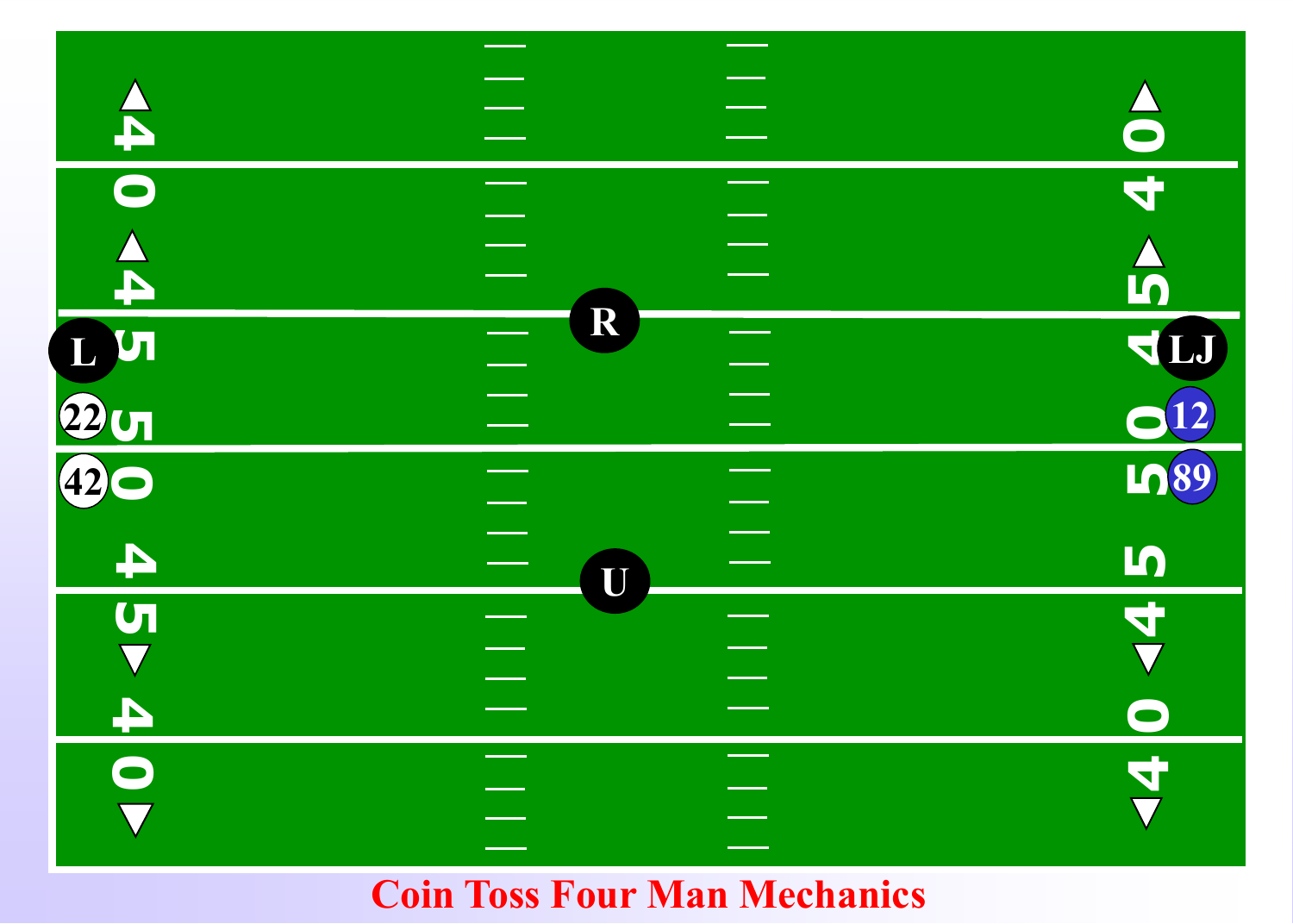

#### **Coin Toss Four Man Mechanics**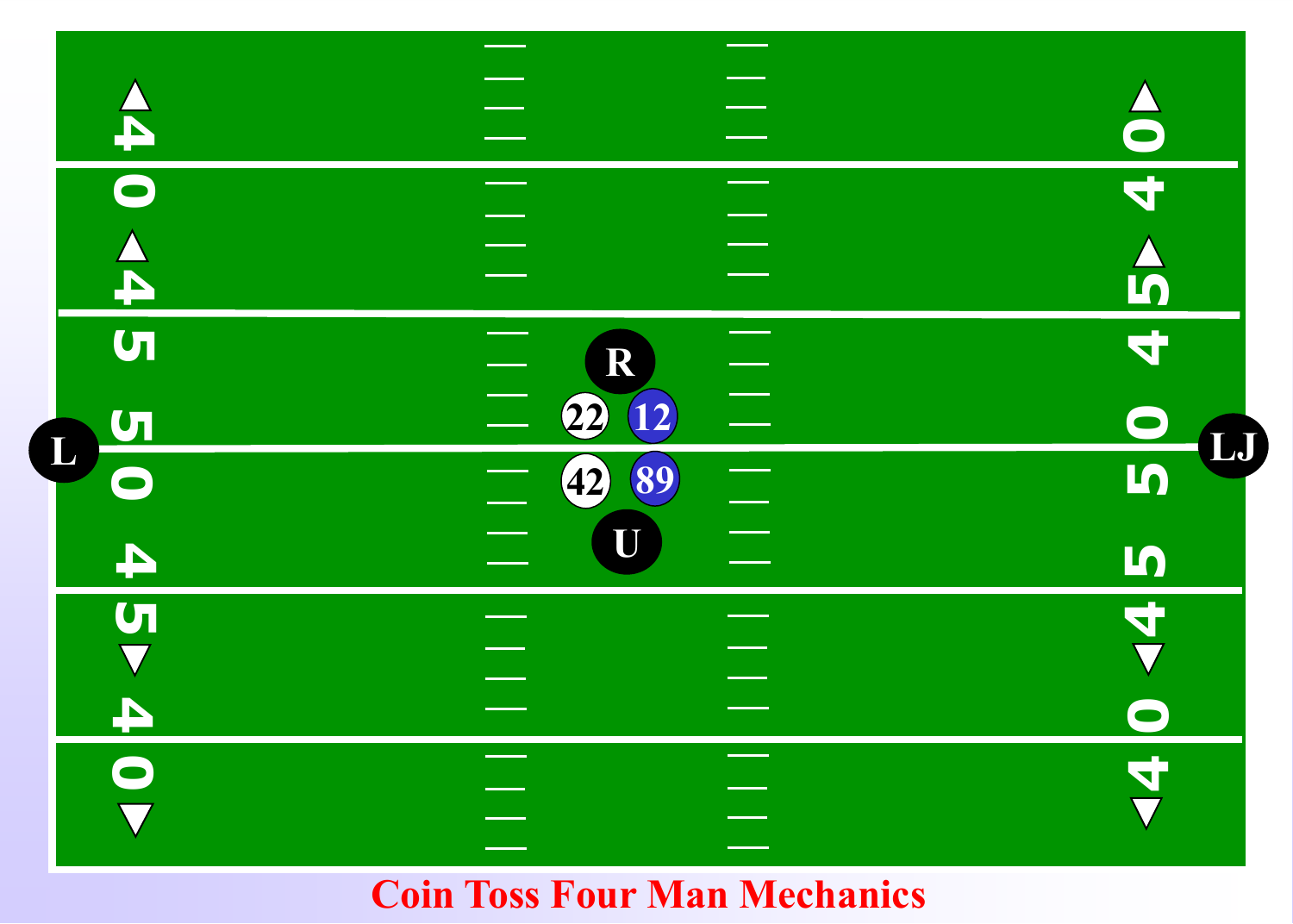

# **Coin Toss Five Man Mechanics**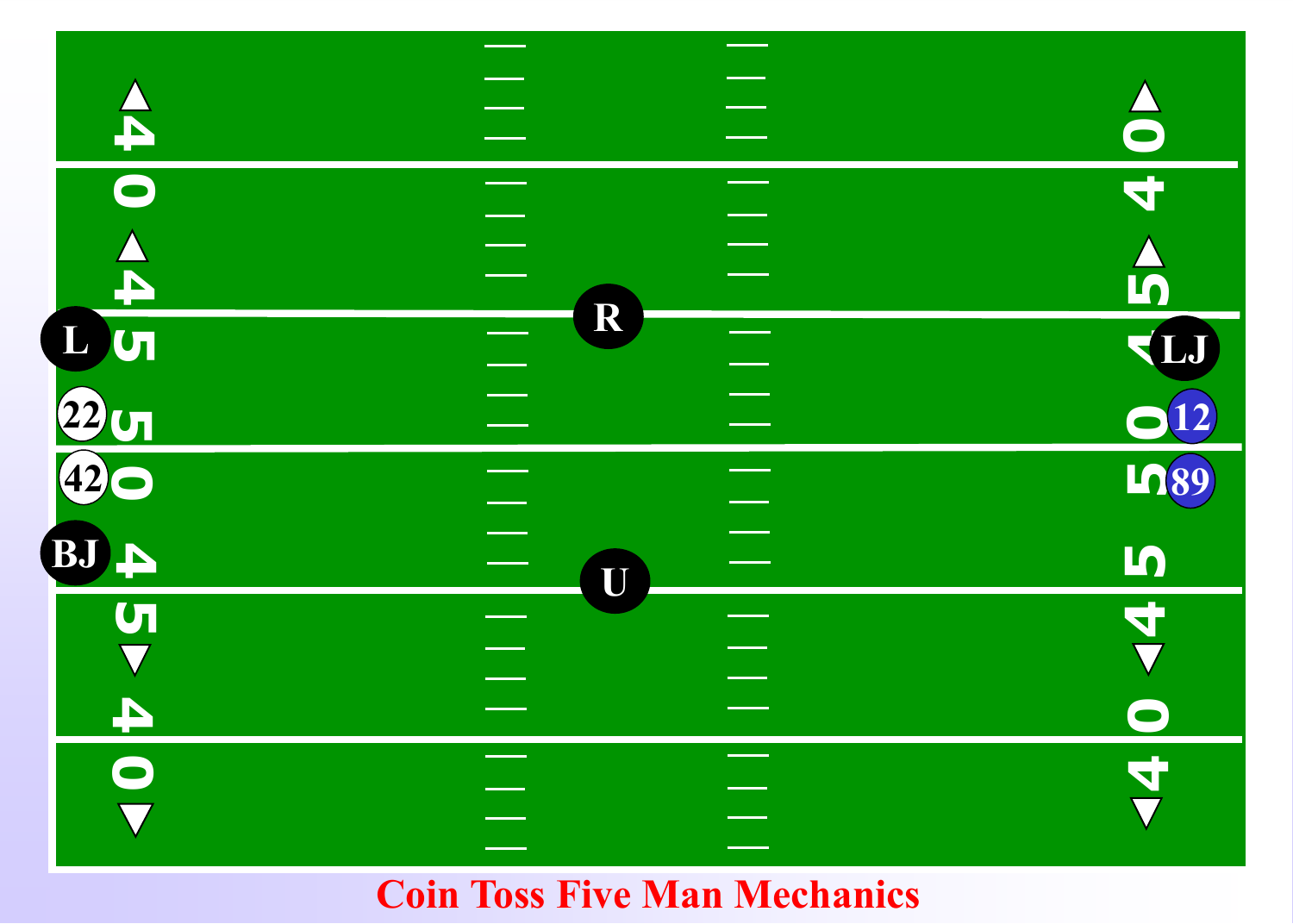

# **Coin Toss Five Man Mechanics**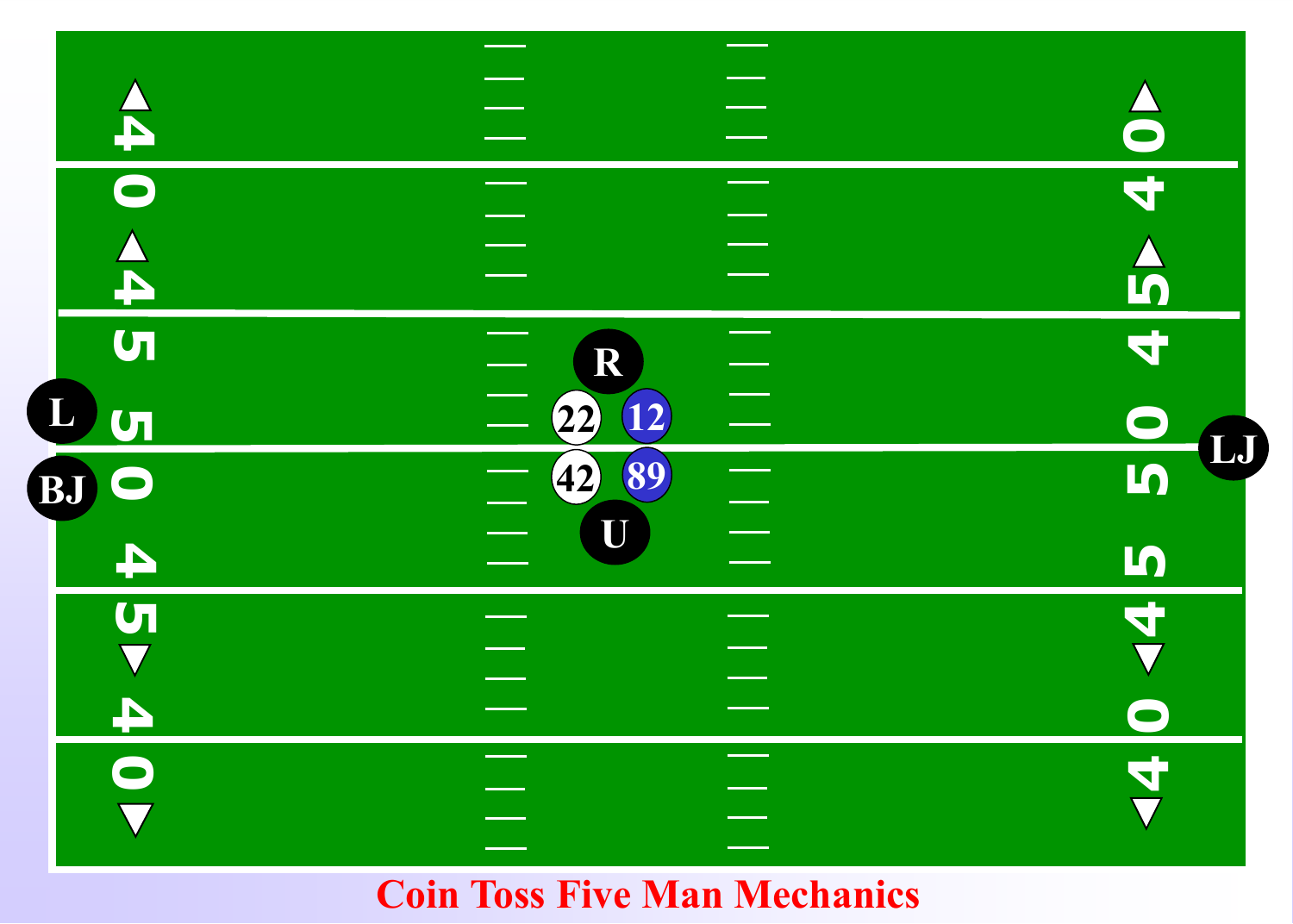

# **Coin Toss Six Man Mechanics**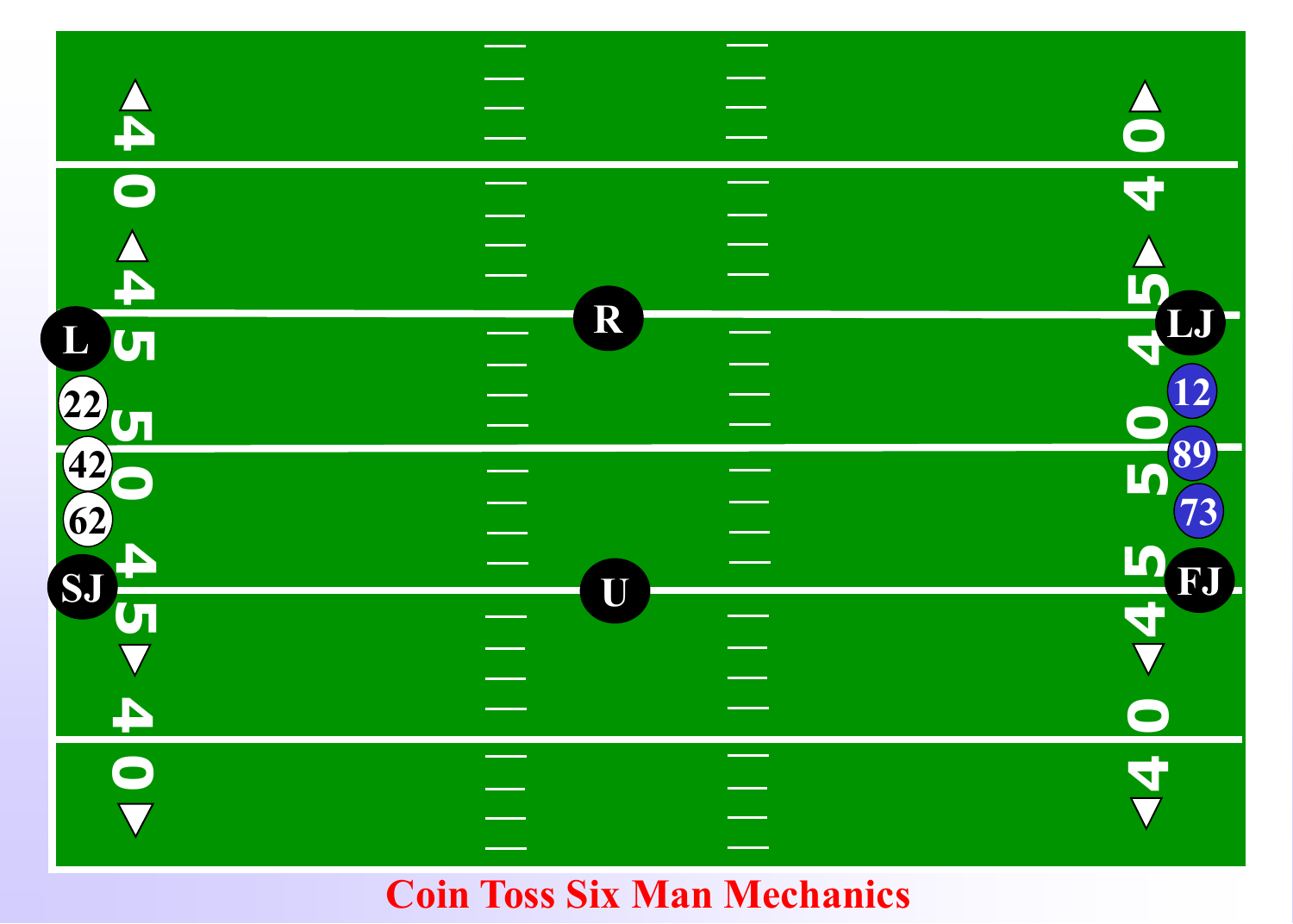

#### **Coin Toss Six Man Mechanics**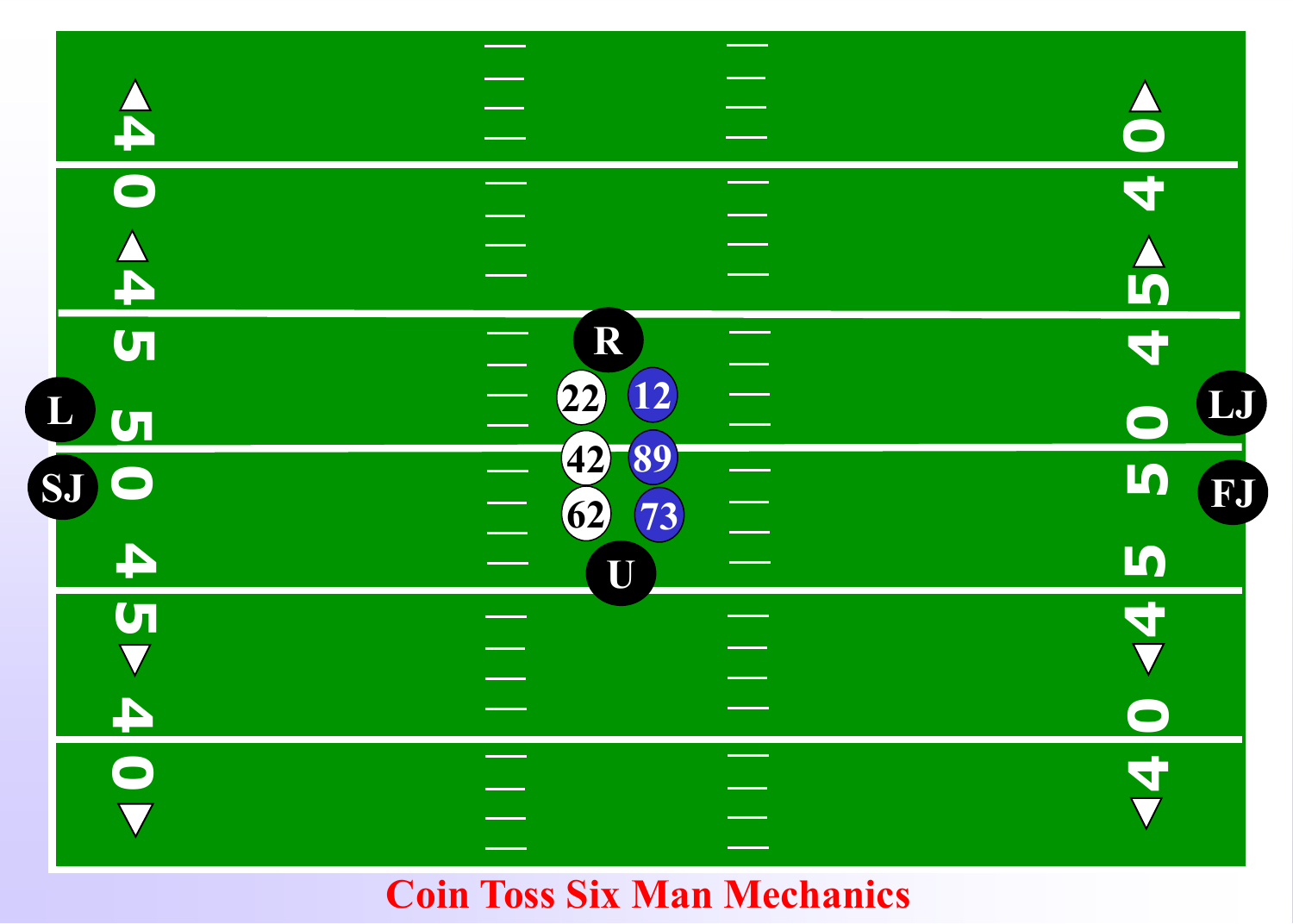

## **Coin Toss Seven Man Mechanics**